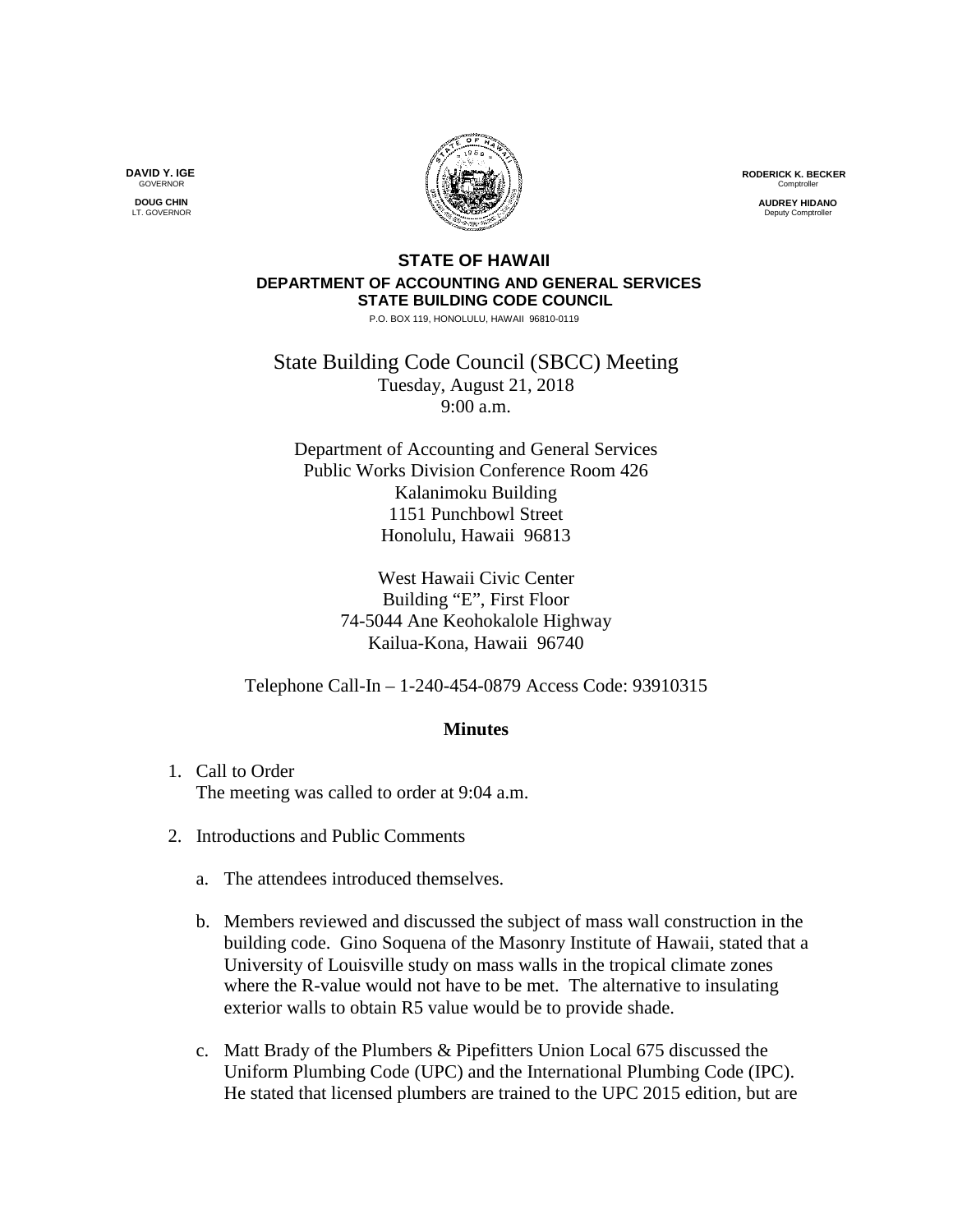subject to a four hour course on the IPC 2015 edition, and 90% of licensed plumbers have completed this course. Therefore, he recommended adoption of the most current code. He also expressed a desire for clarity and standardization regarding which edition of the IPC to use.

- d. Blake Reid from Terrawatt stated blower door testing supports maintaining it in the energy code. Member Haigh stated Kauai requires blower door testing on a fully air conditioned (A/C) residential structure. Blower door is not applicable in the Tropical Code except in specific cases. Blake Reid claimed contractors are hesitant on blower door testing, but it's a relatively simple procedure. Member Reinhardt suggested Mr. Reid contact the American Institute of Architects Honolulu to advise on blower door testing availability in Hawaii. Blower door testing is optional in Honolulu and Maui counties, whereas Kauai's code language contains "shall". Blower door testing measures the amount of air leakage on A/C homes and the acceptable allowances for A/C efficiencies.
- 3. Review and approval of minutes of the July 10, 2018 meeting.

**Motion:** Member Haigh motioned to approve the July 10, 2018, meeting minutes. The motion was unanimously approved.

- 4. Discussion of Administrative Coordination
	- a. Member Rogers stated administrative coordination consists of working with Department of Accounting and General Services (DAGS) to obtain Federal Emergency Management Agency (FEMA) grant funds.
	- b. The administrative rule process is not a SBCC responsibility and subsequently no hearing will be held at the Small Business Regulatory Review Board. Members agreed to complete the Small Business Impact Statement for each approved code and have it posted on the SBCC website.
	- c. Member Serikaku reviewed the 12-steps for the code adoption process that was previously drafted. Member Rogers recommended shortening or simplifying the list and suggested documenting the person who will execute the steps. He will attempt the revisions.
	- d. Attendees discussed the appropriate level of public engagement for the building code adoption process. Paul Kane from the Bergemann Group recommended representation from the Hawaii insurance industry in the code adoption process. The Hawaii Insurers Council and the State Insurance Commission were suggested as possible attendees. Chair will make contact to invite.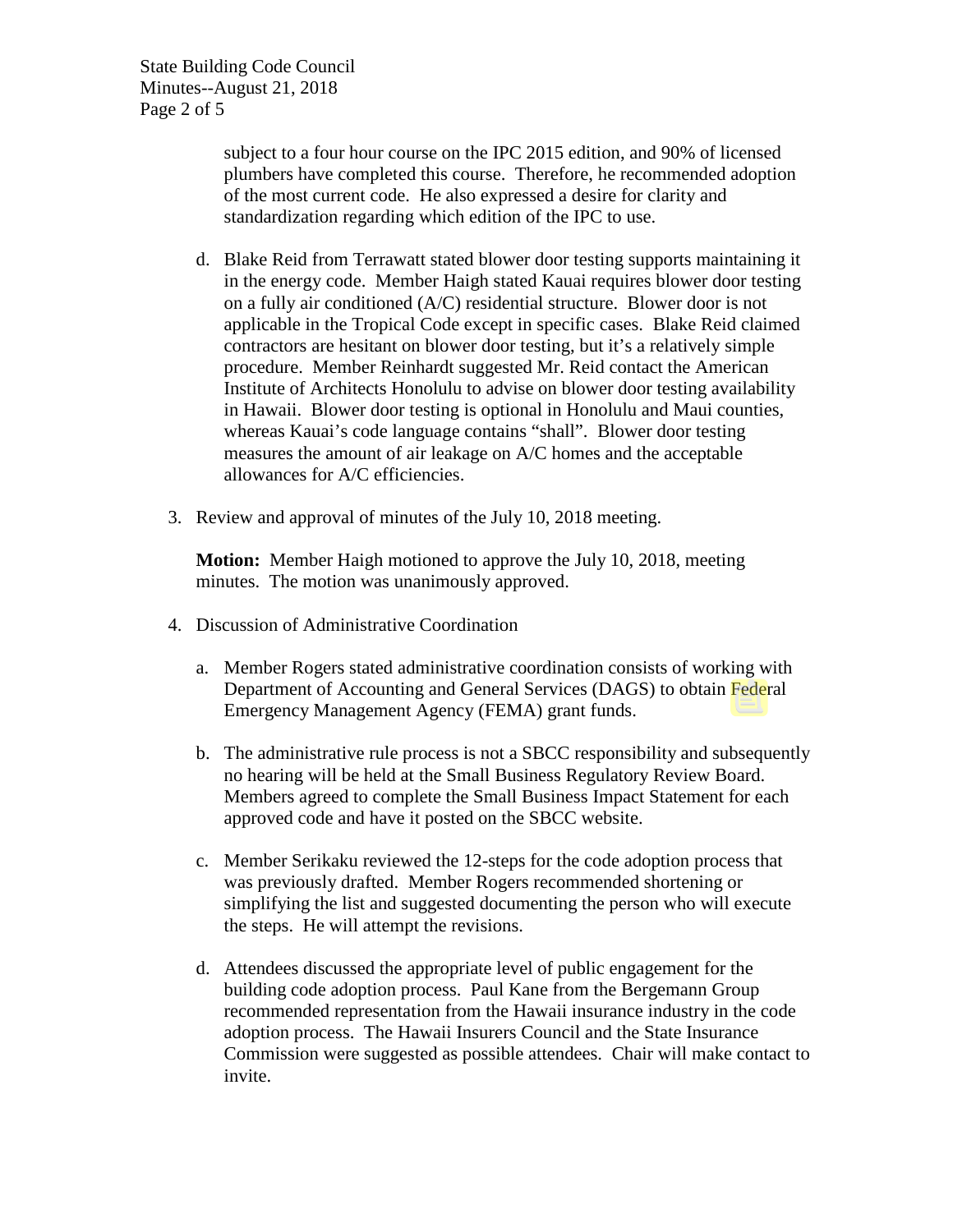State Building Code Council Minutes--August 21, 2018 Page 3 of 5

5. Discussion of 2019 Proposed Legislation

There were no updates or discussion.

6. Final Consideration and Approval of the National Electrical Code 2017 edition as the next State Electrical Code.

The NEC 2014 was adopted through the Administrative Rule process. Local electricians train to the most recent code and the solar industry supports adoption of the most recent code.

**Motion:** Member Haigh motioned to approve the adoption of the National Electrical Code, 2017 edition as the Hawaii State Electrical Code. The motion was unanimously approved. No negative comments were made from International Brotherhood of Electrical Workers' Union, but its representative asked if the Tentative Interim Amendments (TIA's) would also be adopted. Response was no because the TIA's are constantly changing.

7. Final Consideration and Approval of the Uniform Plumbing Code (UPC) 2012 edition as amended as the next State Plumbing Code

Members reviewed and discussed which code version should be followed because plumbers are testing on the 2015 version but practice the 2012 version in the field. According to Dwight Perkins from the International Association of Plumbing and Mechanical Officials (IAPMO); plumbers test to UPC; there is no review of IPC prior to adoption; and within the UPC Chapter 3, alternative provisions may be allowed. Members discussed the value to insert "2012" to IPC in code language.

**Motion:** Member Dillon motioned to approve the revision to add in the 2012 edition of the IPC as an alternative code to the UPC 2012 edition. The motion was unanimously approved.

**Motion:** Member Haigh motioned to approve the UPC 2012 edition, as amended, as the next State Plumbing Code. The motion was unanimously approved.

- 8. Updates from the investigative committees:
	- a. Investigative committee for the structural provisions for the IBC and the IRC

There was no update.

b. Investigative committee for the non-structural provisions of the IBC and the IRC.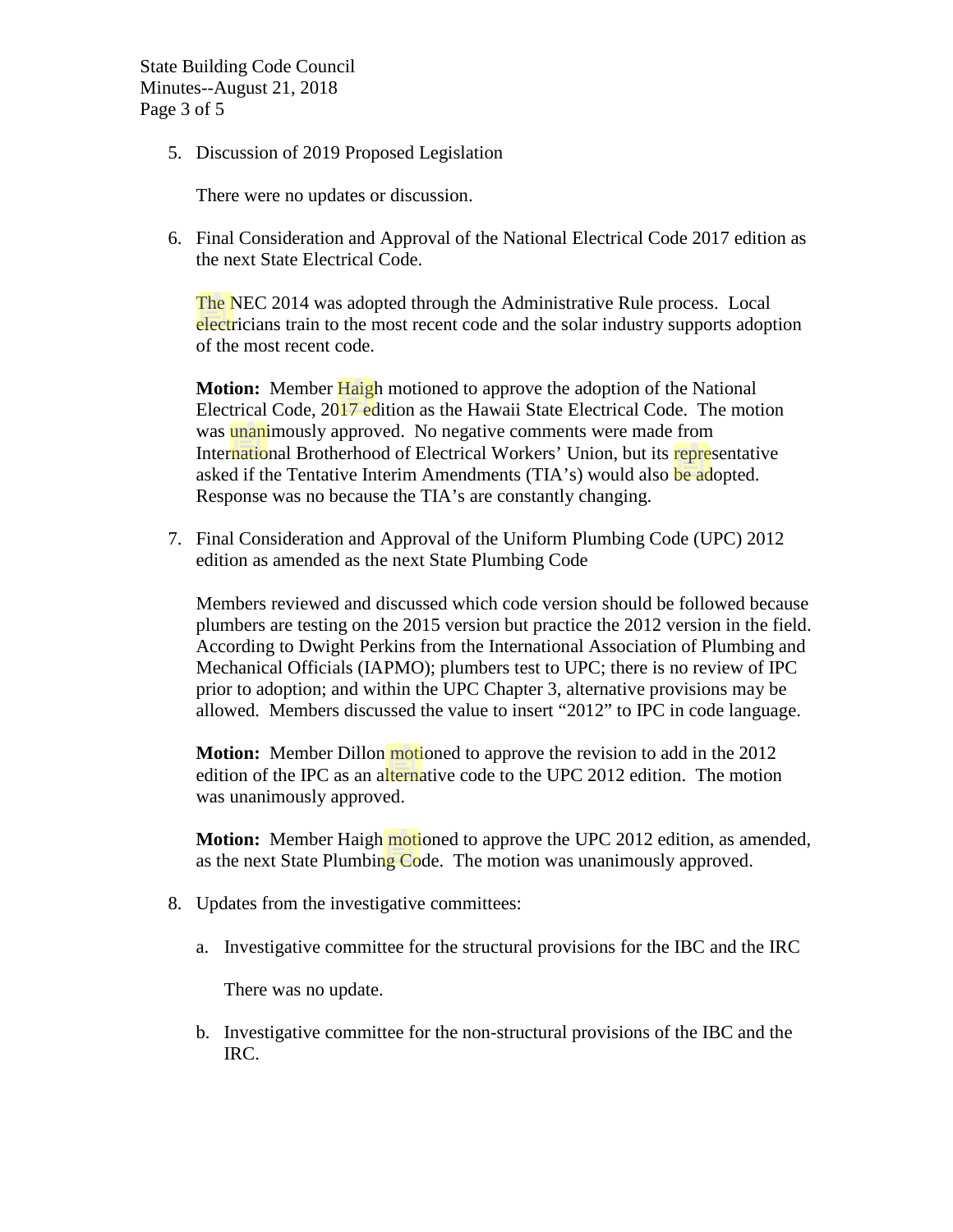Committee Chair Jim Reinehardt stated he should have the IBC 2012 edition justifications distributed before the next meeting.

c. Investigative committee for the International Energy Conservation Code (IECC)

Chair Wiig stated the Pacific Northwest National Laboratory was queried to study whether the Tropical Code is more stringent than the IECC. He will provide an update at the next meeting.

d. Investigative committee for the Uniform Plumbing Code

Member Serikaku stated the UPC 2018 edition contains no significant changes and recommended adoption without amendments. A discussion took place on the value to contact a representative from the Hawaii Realtors Association as a method to engage the public.

e. Investigative committee for the Green Code

There was no update.

f. Investigative committee for the Mechanical Code

Member Rogers stated he did not receive a response from the State Department of Health, Indoor and Radiological Health Branch on future attendance and participation at SBCC meetings to comment on the progress on adopting a State Mechanical Code. There was a general discussion on the State's jurisdiction for air conditioning and ventilation systems being for commercial buildings.

g. Investigative committee for the State Fire Code

Gary Lum of the State Fire Council (SFC) stated the State Deputy Attorney General has not completed his review of the 2015 Fire Code. He also stated that the SFC Fire Prevention Committee will meet in October to discuss the National Fire Protection Association Fire Code 2018 edition amendments.

h. Investigative committee for the energy efficiency code coordination

There was no update.

i. Investigative committee for the State Electrical Code

Chair Wiig stated at next the meeting, a guest from the public will discuss impact and issues related to electrical micro grid and storage.